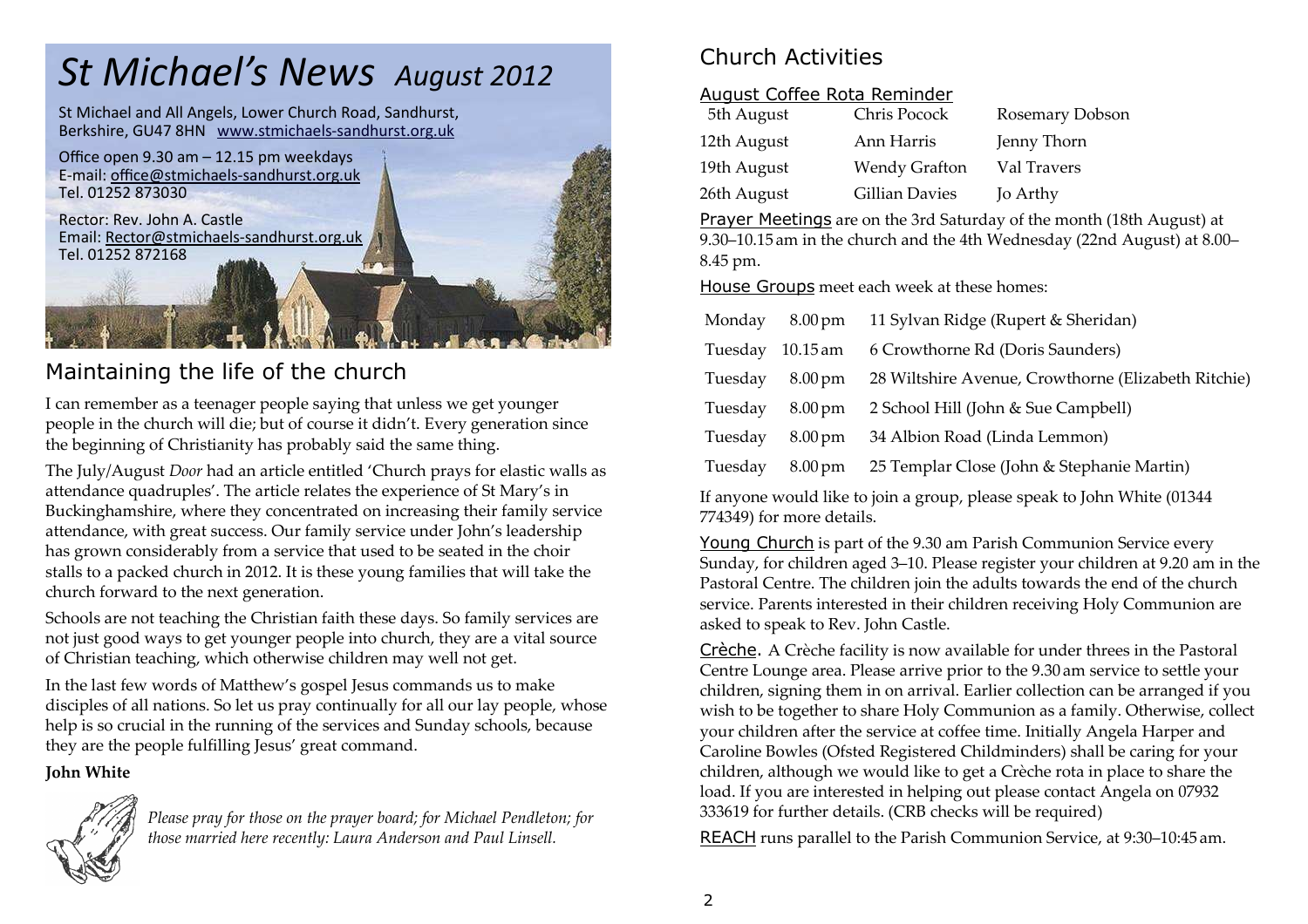# Farewell to Kylie

It's a sad time for us, especially the young people and youth team, as Kylie Garrill moves on this month. Kylie has been our part-time youth worker, while studying at Moorlands College, Christchurch, since October last year. During that time she has let loose her considerable enthusiasm, creativity and bubbly personality with considerable effect, starting a Bible-study meeting for older teens, and running two highly successful Messy Church events, as well as continuing to oversee weekly Reach and 'The Forge' meetings and speaking at assemblies at our local primary schools. She has also been running Youth Emmaus this last term with Jan Herd. The big new milestone for Kylie will be her marriage to Martin on 22 September, after which she will be supporting Martin in his role as Families Worker at Epsom Baptist Church. We thank her for all that she has put into the life of our church, and wish her well in the future. It is hoped that we will be able to give Kylie a proper send-off in September.

Toddler Time is on the 2nd and 4th Thursdays of the month at 9.30–11.00 am. Except during school holidays

Church Flowers. Please ring Jennie 01344 775881 for information if you wish to help arrange the church flowers. Thank you.

#### Guest Preacher, 5th August

 Rev. Kris Kramer is our guest celebrant and preacher at the 8.00 Holy Communion, and will be preaching at the 9.30 Parish Communion service. He will be speaking on the theme of Equipping the Church from Ephesians 4:1-16, kicking off a mini-series on the last three chapters of that letter. Kris is chaplain at St Edmund Hall, Oxford, but is originally from the USA. You can read his blog at http://frkris.wordpress.com.

#### Harvest Supper

 We are arranging a Harvest Supper on Saturday 13th October 2012 at 7.00 pm. We need some help to plan it, and to give us ideas. We would also like offers from people to cook various parts of the meal. Janet Pilbeam has offered to organise the meals butwe need someone to organise some games for adults and children. It must be at least 15 years since we last had a Harvest Supper and it will be great to get it going again.



Please speak to John or Jill White if you would like to help. There will be a list at the back of the church in September.

#### Church groups

 Please book all planned events through the office (01252 873030) to ensure there are no double bookings. The office takes private bookings most weekends, so it is essential that dates are checked and then entered into the office diary. A booking form should also be completed giving times required. Please do not ask clergy to take on this responsibility.

#### Blue Envelopes

 Please use the gift aid envelopes for even small amounts of cash if you are a taxpayer and have paid enough tax to do so. This is free money from the government and worth doing because it all adds up!

#### Volunteers required!

 **Churchyard Maintenance**. With mega growth and rain-restrictedmaintenance activities in the churchyard, we need to mount a major jungle clearing operation.

We plan to have a working party in the churchyard on Saturday 8th September, starting at 9.30 am. We need to tackle the hedges, surroundings and any other wilderness areas needing attention. Please help if you can (all necessary equipment will be provided). Contact Peter Hulbert on 01344-775881, or leave a message in the Church Office. Many thanks. Peter Hulbert

**Family Service**. Help is urgently required for the family service with regard to refreshments, sides persons and technicians. I organise the rota for the family service and therefore would like any volunteers. Please email me kirsty@tcb-arrow.co.uk Thank you, Kirsty Dunlop.

# Share the vision

Our vision at St Michaelʹs is to be a vibrant community of Christians, growing in our faith and making a difference in the world. As part of that vision we support good causes locally and worldwide. If you consider St

Michaelʹs your church and share our vision, weʹd like to invite you to get involved by making a commitment to give regularly to the work of our church. If you are already a member of the Pledged Giving Scheme, THANK YOU! If not, we really need your support. Please pick up a yellow card in church and join up.



4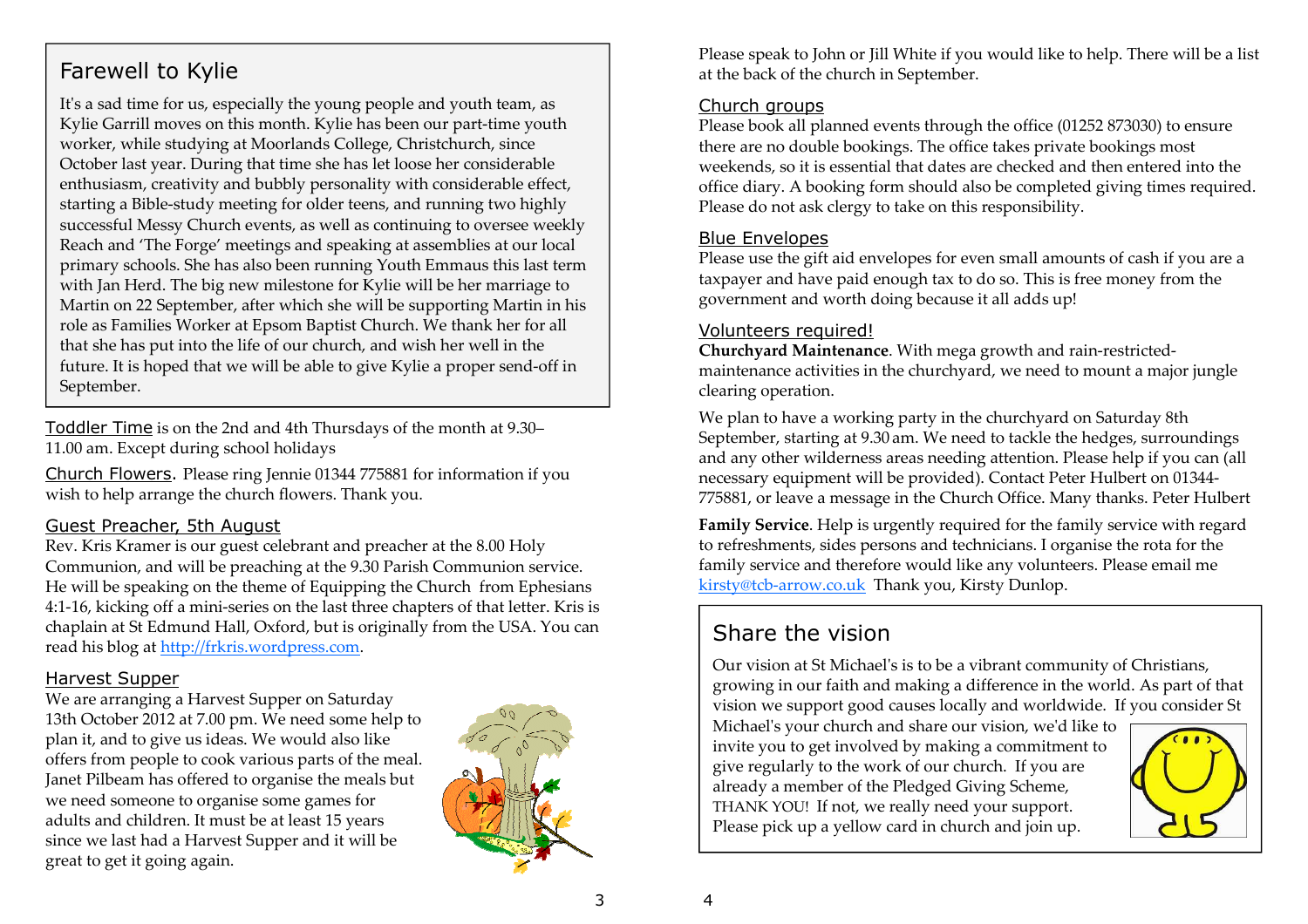# Making sense of the Bible evening

Why do most churchgoers not open a Bible from one week to the next? Perhaps it seems daunting – too long, too obscure, too much effort? Perhaps you think that you need a degree in theology to begin to make sense of it? Are you uncomfortable about some Bible passages, or sceptical about whether the Bible can be squared with modern science?

Do you dare face these questions, these fears? If so, come along to the first of our Winter Talks, where John Castle will tackle the question of interpreting the Bible. Tuesday 16th October at 8.00 pm in the church. Refreshments will be served.

### The Social Committee

 The social committee consists of John Martin, David Hunt, Jan King and Jill and John White. We attend either the 8.00 am or the 9.30 am service and because of that the main social events tend to be organised around them. We desperately need to cater for the younger age group, those who attend the family service for example. We are by definition a very social bunch of people and would be pleased to welcome new younger members to our team. We meet about six or seven times a year, usually over a cup of coffee, starting at 8.00pm and invariably home by 10.00pm. If you would like to join us please make yourself known to one of the committee.

### Visit of Maggie Crewes, 15th July

 If you missed the visit of Maggie Crewes on 15th July, you can hear more about her work with street kids in Addis Ababa by watching some YouTube clips. Be humbled and inspired!

#### http://www.youtube.com/watch?v=NdUqt-xcz0Q&feature=relmfu

 You can also give to Retrak, the organisation she works for – pick up a form in church or go to their website: www.retrak.org .

#### Winter Talks

 These are being arranged with some very interesting people. So far we have Andrew Bishop of Reading, The Area Dean David Hodgson, the newish Minister of the Methodist Church Keith Lowder and our very own Rev. John Castle.

Please keep the third Tuesday of the month in October, November, January, February, March and April free.

# Messy Church

If you came along to either of the Messy Church sessions that Kylie did, you will have an idea what the Messy Church concept is all about –

worship, Bible teaching and fellowship, but in the context of painting, making, exploring, and eating (!) – in a word, doing church in a way that is creative and fun. It is also very accessible to children and their parents/grandparents/carers, who might not think of coming along to a 'traditional' service, so can be a great form of outreach.



If you think you could help run a Messy Church event once in a while, please get in touch with John Castle (rector@stmichaelssandhurst.org.uk). There are already some people interested!

### Bring & Share Lunch on Sunday 16th September from 12.00 noon

Everyone is invited to the next bring and share lunch which is being held on the 16th September in the Pastoral Centre. This is a great opportunity to meet people who may go to a different service from you and find out about what goes on at St Michaelʹs.

For more information please contact Angela Harper or Emma Hodge.

#### Empress Gardens

 Another lunch is being organized at the Empress Gardens. Ching Tang will again generously give the church £2 for every meal enjoyed there on a Sunday lunch. It is being arranged for Sunday 23rd September. Please ring Jan King to book your place.



#### Verger needed

 We urgently need a new verger one weekend per month for any weddings on the Saturday (paid), and Sunday 9.30 service (unpaid).

Please speak to Jenny Thorn on 01344 775805 if you would like to discuss what is involved. Thank you.

#### Silver Band

 The concert with the choir planned for September will not now take place. An event for next year is being considered.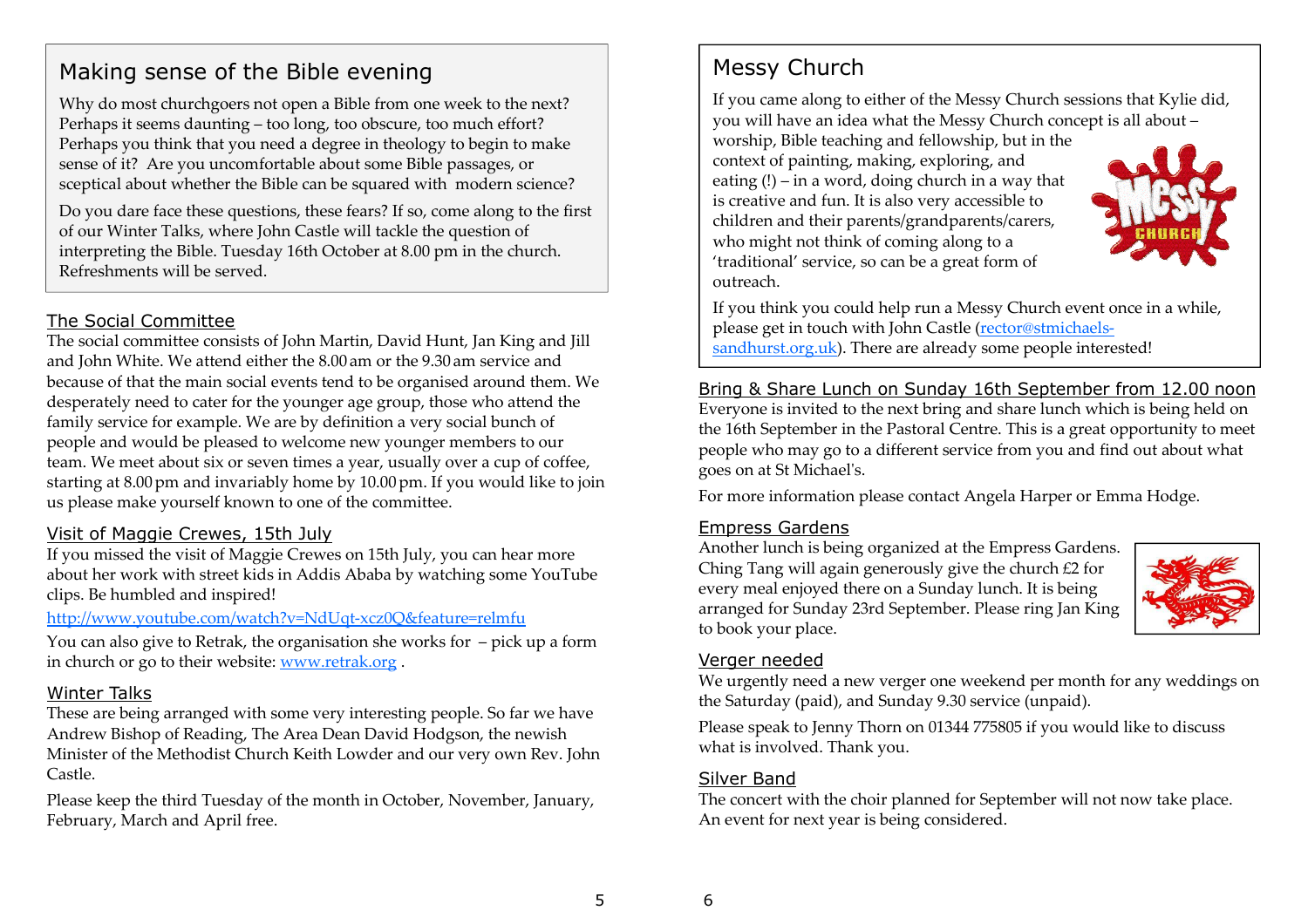### Church Fundraising

 If you would like to organise a fundraising event for the church or make a suggestion, please contact John White (01344 774349) or Jan King, via the Parish Office (01252 873030).

### Food Bank

 Thank you for the food donations so far. Please keep them coming. Collection boxes are located in the church and in the Pastoral Centre.

### Home Produce – Sunday 14th October

 Jan King would love to make jam for the stall but doesn't have enough jam jars. Please can you give empty jars (with lids) to her ASAP. If you are unable to make jam or chutneys yourself for this event, she would like donations of sugar, please. Thank you.



### August Ramble

 David Hunt is arranging another of his enjoyable rambles on August 17th in the evening. He is starting at the main car park at the Memorial Park at 6.30 pm. If walkers would like, he will round off the evening at a pub. Dogs, of course, are welcome.

David says: 'Summer weather has arrived at last and, hopefully, will still be with us for our evening walk on Friday 17 August. Meet in the main car park at the Memorial Park at 6.30 pm for a stroll of an hour or so along the riverside and perhaps into the edge of Yateley. Trainers or strong shoes suggested.'



### Newsletter

 Please email William Lee at stmichaelschurch@hotmail.co.uk or leave written requests with the church office in the Pastoral Centre. Deadline for September's edition: 20th August 2012.

To help the environment and save paper, you can now receive future editions of this newsletter by email? These are in colour and are normally sent out a few days before the paper copy is available. To opt in to this scheme please contact PCC member David Hunt david.hunt@bcs.org.uk .

# Regular Activities at the Pastoral Centre

### Little Sandhurst Nursery. Daily! Phone Marian for details 07732 409095

Line Dancing. Every Monday evening in the hall from 7.00pm, £5 includes raffle. Just come along and have fun. Tea and coffee available or bring your own drinks. Ring Sue or Arron on 01344 485097 for information.

Rainbows meet on Tuesdays: 5.00–6.00pm (5–7 year olds).

Guides meet on Tuesdays: 6.30–8.30 pm (10–14 year olds).

Pilates takes place in the large upper room, most days and evenings. For more information ring Carl on 01344 762712.

Zumbatomic after-school classes, 4.00pm on Thursdays – the crazy-cool dance fitness workout for kids aged 4–12 yrs. Packed with choreographed routines to music like hip-hip, reggaeton and cumbia, Zumbatomic classes increase focus and self-confidence, boost metabolism and improve coordination. For more information contact Beth on 07976 231896 or go to www.zumbawithbeth.co.uk.

Karate Club for Children Friday's 5.45–6.45pm. Phone Neil on 07816<br>1 163845

# Finance

For the year to **June** our monthly giving was £7,770 compared to our budget of £8,106 – so behind budget. At end June we had £32,523 in the general fund bank account, which represents 2.3 months of our budgeted annual expenses. This is worse than the previous month, when we had 3.6 months and were behind our target of 3 months.

8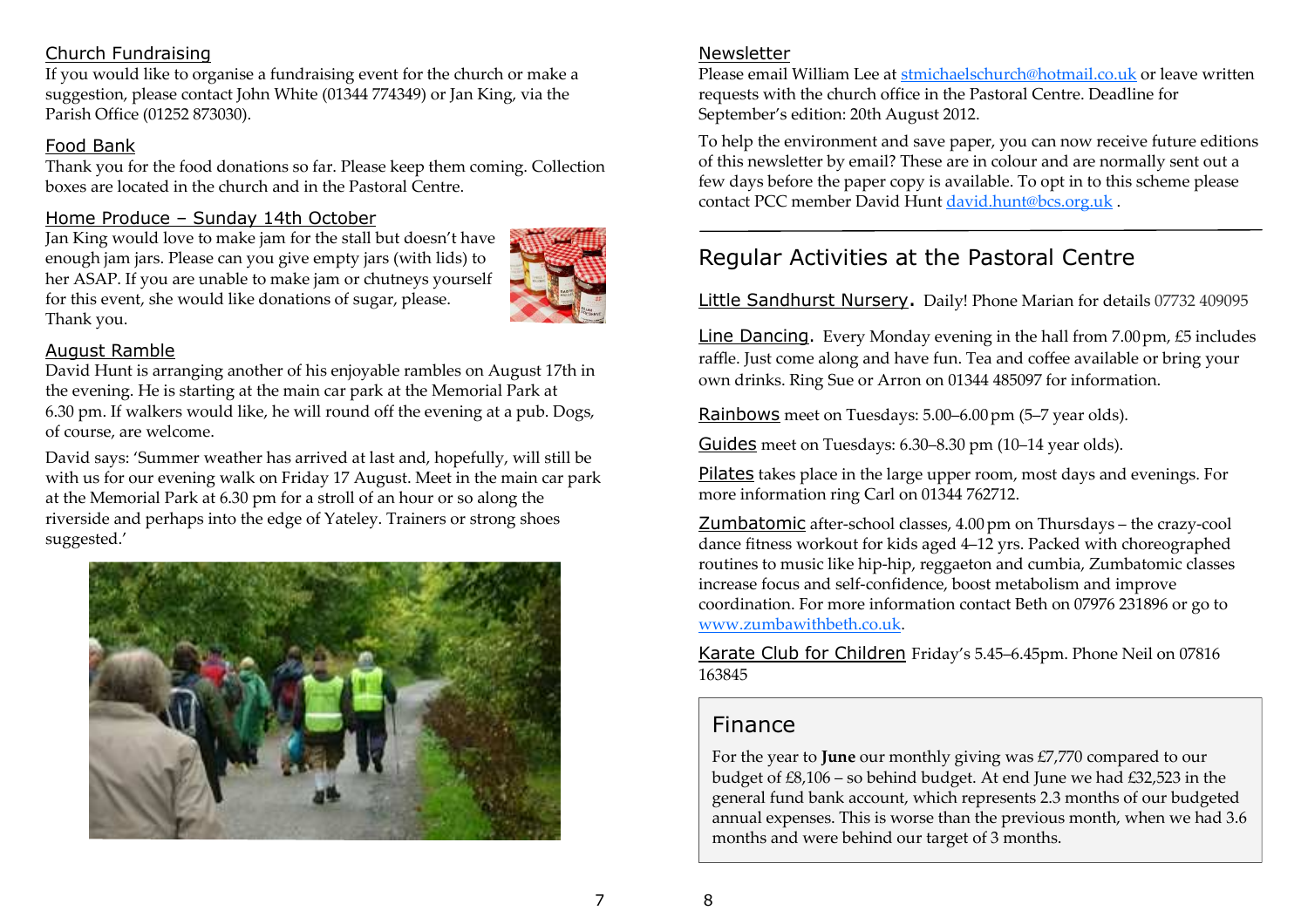# Church Calendar

| Date & Time                      | Venue                   | Event                           | Contact                     |
|----------------------------------|-------------------------|---------------------------------|-----------------------------|
| Fri 17 August<br>6.30pm          | Start: Memorial<br>Park | August Ramble                   | David Hunt                  |
| Sun 16 Sept<br>from $12.00$ noon | Pastoral Centre         | Bring and Share<br><b>lunch</b> | Angela Harper<br>Emma Hodge |
| Sun 23 Sept<br>12.30pm           | Empress Gardens         | Lunch                           | Jan King                    |
| Sat 13 Oct<br>7.00pm             | Pastoral Centre         | Harvest Supper                  | Social<br>Committee         |
| Sun 14 Oct<br>$8.30 - 11.00$ am  | Pastoral Centre         | Home produce<br>stall           | Jan King                    |
| Tue 16 Oct<br>8.00 pm            | Pastoral Centre         | First winter talk               | Church Office               |



Church picnic in the Rectory garden, 1st July.



#### **Sunday 5th August – 9th after Trinity – Topic: The equipping of**

#### **the Church**

Readings: Ephesians 4:1–16 (p1175); John 6:24–35 (p1070)

- 8.00**Holy Communion** 9.30 am Parish Communion
- 11.15 am Family Service
- 6.30pm Contemplative Evening Prayer

#### **Sunday 12th August – 10th after Trinity – Topic: A worthy manner**

#### **of life**

 Readings: 2 Samuel 18:5–9 (p323), 15:31–33 (p320); Ephesians 4:25–5:2 (p1176); John 6:35, 41–51 (p1070)

 8.00**Holy Communion**  9.30Parish Communion 11.15 am No Service 6.30pm No Service

#### **Sunday 19th August – 11th after Trinity – Topic: Wise living**

Readings: 1 Kings 2:10–12 (p336), 3:3–14 (p338); Ephesians 5:15–20 (p1176); John 6:51–58 (p1071)

- 8.00 am Holy Communion
- 9.30Parish Communion
- 11.15 am Family service
- 6:30pm No service

#### **Sunday 26th August – 12th after Trinity – Topic: Spiritual Welfare**

Readings: 1 Kings 8:22–30 (p345), 41–43 (p346); Ephesians 6:10–20 (p1177); John 6:56–69 (p1071)

- 8.00 am Holy Communion
- 9.30Parish Communion
- 11.3011.30 am Baptism of Lily Dugmore, Lexie Walton and Aurelia Stevens<br>6:30 pm No Service No Service

#### **Weddings**

| 3rd August  | David Guillaume and Kate Higgs      |
|-------------|-------------------------------------|
| 24th August | Stuart Houghton and Jessica Ginn    |
| 25th August | Paul Whitaker and Jessica Secchiati |
| 25th August | Stephen Gale and Gemma Turner       |